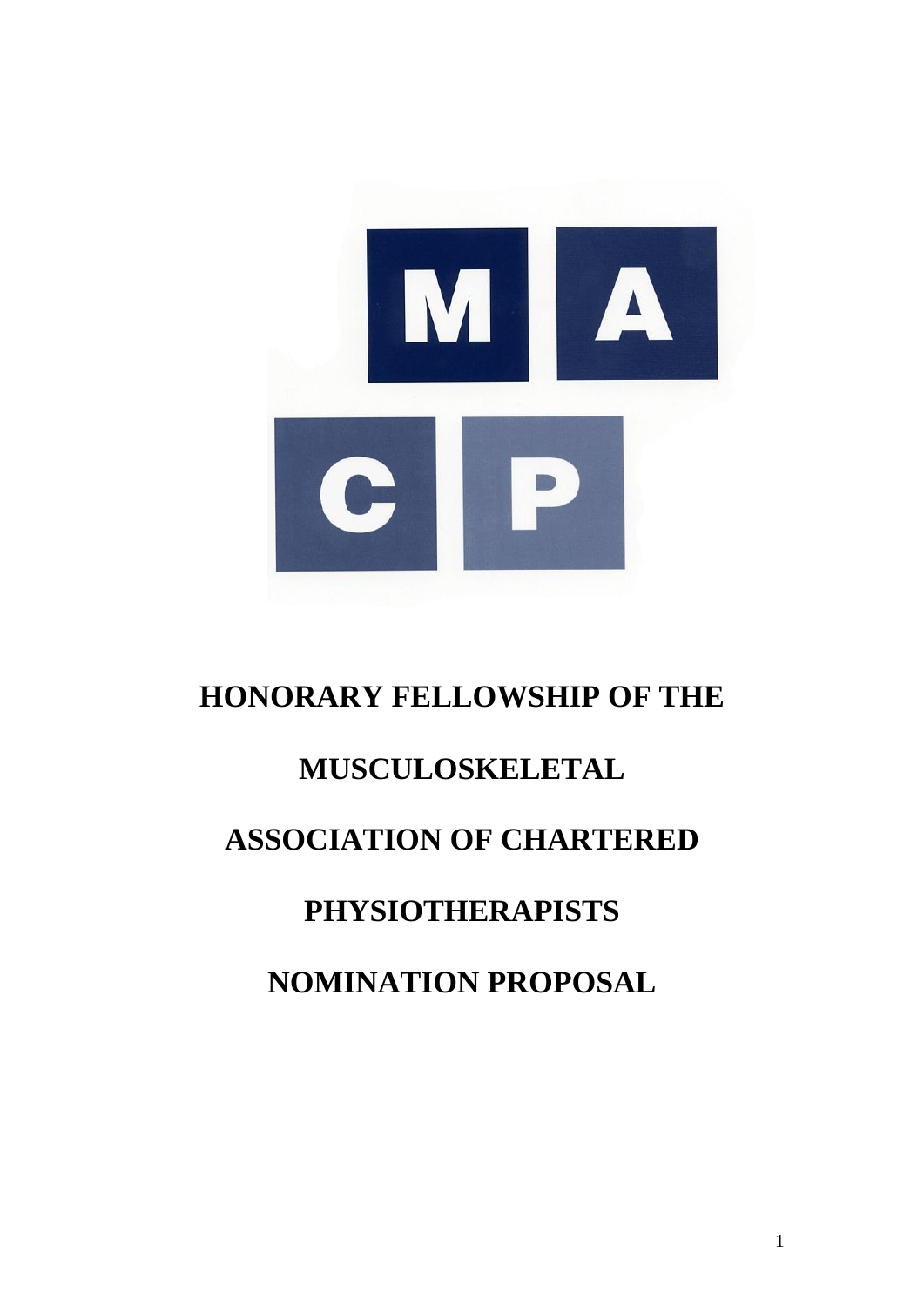### **CONTENTS**

| <b>1. Honorary Fellowship Regulations</b>    |   |
|----------------------------------------------|---|
| 1. Rights and privileges of Honorary Fellows | 3 |
| 2. Criteria for Award                        | 3 |
| 3. Procedures for Nomination                 | 3 |
| 4. Guidelines for Assessment of Nominations  | 3 |
| 2. Nomination Form                           |   |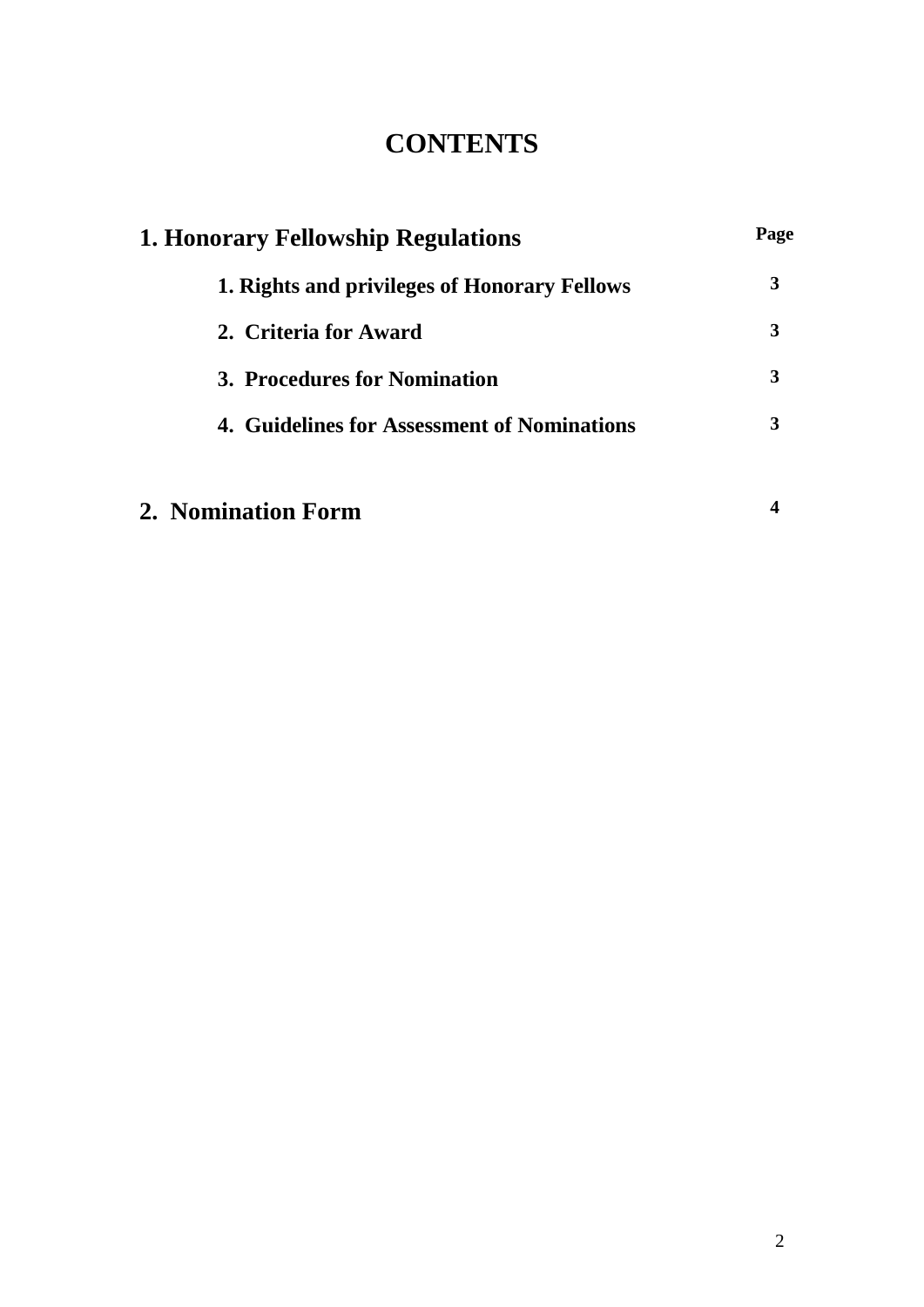### **1. Honorary Fellowship Regulations**

Honorary Fellowship of the MACP is awarded to members of MACP by the Executive Committee and Honorary Fellows in accordance with the terms set out in the Constitution

### **1. Rights and privileges of Honorary Fellows**

- 1.1 Honorary Fellows are entitled to use the description " Honorary Fellows of the Musculoskeletal Association of Chartered Physiotherapists"
- 1.2 Shall be entitled to use the designatory letters " FMACP"
- 1.3 Shall receive a Diploma of Fellowship
- 1.4 Shall be entitled to free yearly membership of the MACP

### **2. Criteria for Award**

2.1 A nominee must be a member of the MACP who has advanced the speciality of manual/musculoskeletal physiotherapy as a whole, by forwarding the boundaries of professional knowledge and furthering the aims of the MACP. This may include members who have made outstanding contributions in the teaching and education of manual/musculoskeletal physiotherapy to others.

### **3. Procedures for Nomination**

- 3.1 A nomination should be made by two members of the MACP and be accompanied by evidence addressing the criteria in paragraph 2.1
- 3.2 Nominations should be sent **by 30th June each year** to the Chair of the MACP. These will be considered by the Executive Committee and existing Honorary Fellows prior to the next AGM.
- 3.3.1 Nominations approved by the Executive Committee are eligible to receive their Honorary Fellowship at the AGM

#### **4. Guidelines for Assessment of Nominations**

- 4.1 Contribution to the advancement of the MACP
	- (i) Innovation development of treatment, patient management, education and research in manual/musculoskeletal physiotherapy
	- (ii) Forwarding the boundaries of manual/musculoskeletal physiotherapy knowledge
	- (iii) Furthering the overall aim of the MACP "To maintain and further develop clinical excellence in manual/musculoskeletal physiotherapy which will be of benefit to the current and future needs of both the profession and the general public"

Validity of contribution

Evidence of the contribution as described in paragraph 4.1. should be included in the nomination proposal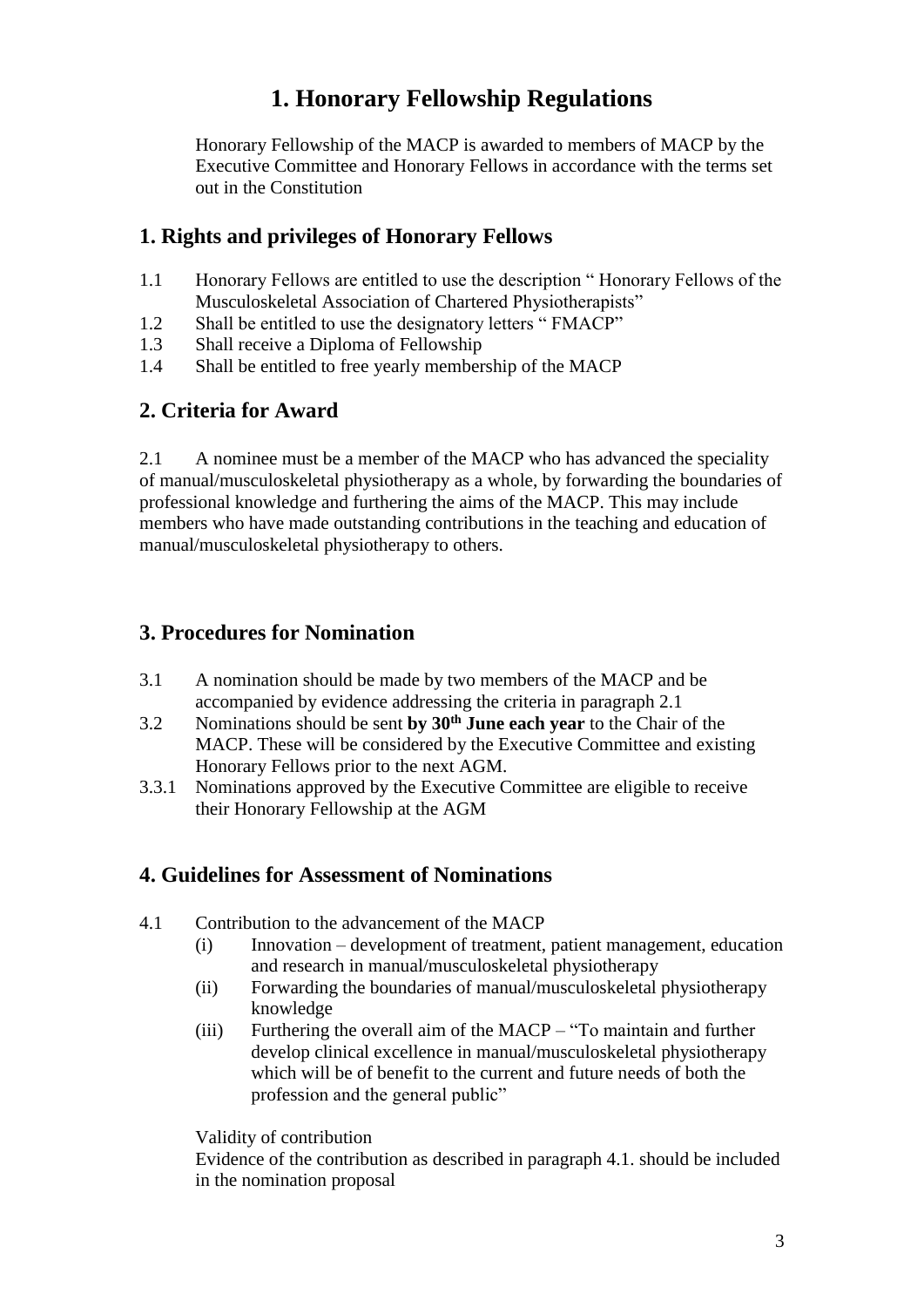### **2 Nomination Form**

To: The Chairperson of the Musculoskeletal Association of Chartered Physiotherapists

Madam/Sir,

I wish to propose for consideration by the Executive Committee the following nomination for Honorary Fellowship.

|           | (Forename in full) (Surname) (Honours & Degrees /Membership No.) |
|-----------|------------------------------------------------------------------|
| Principal |                                                                  |
|           |                                                                  |
|           |                                                                  |
|           |                                                                  |
|           |                                                                  |
|           |                                                                  |
|           |                                                                  |
|           |                                                                  |
| Name of   |                                                                  |
|           |                                                                  |
|           |                                                                  |
|           |                                                                  |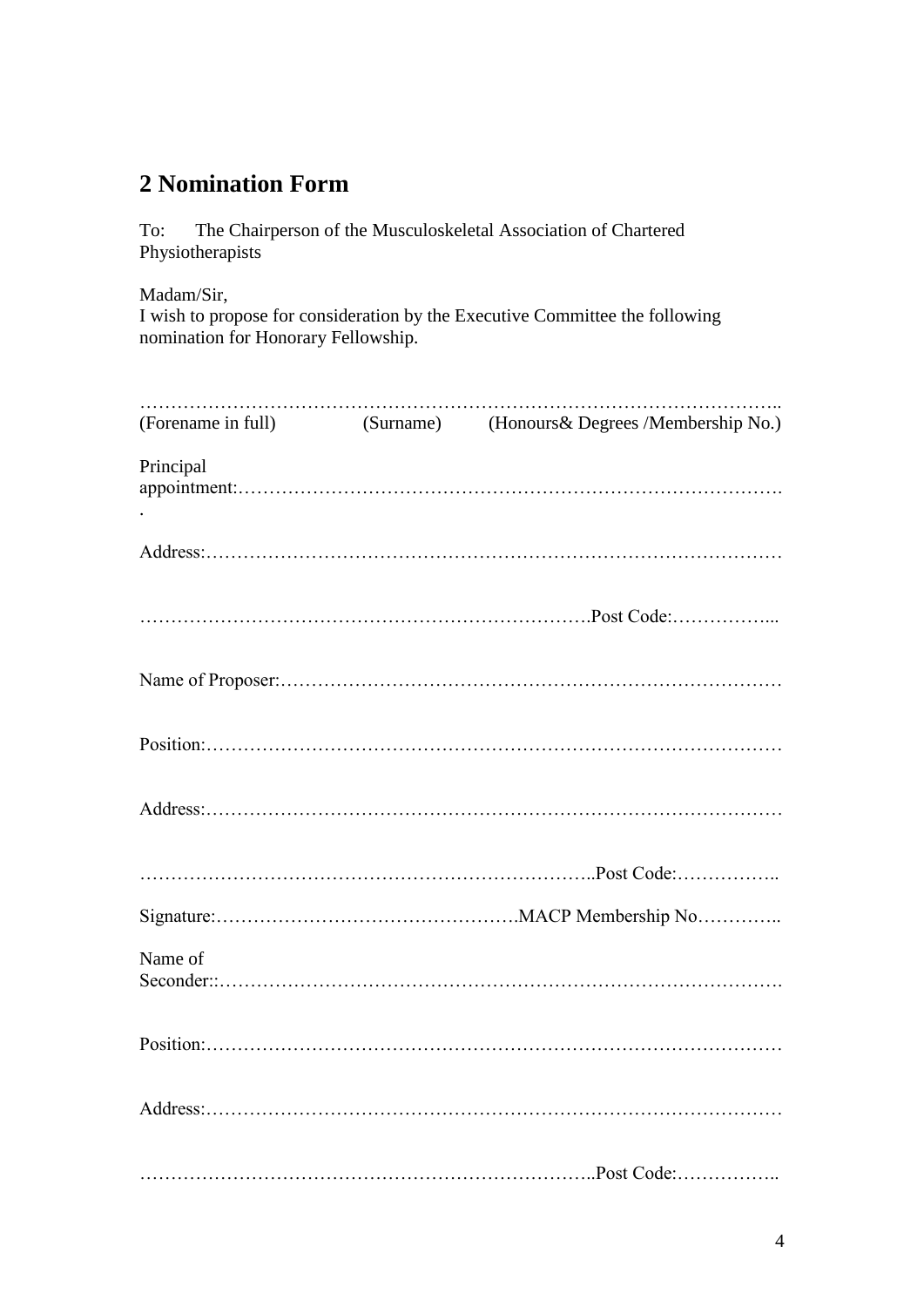Signature:………………………………………….MACP Membership No…………..